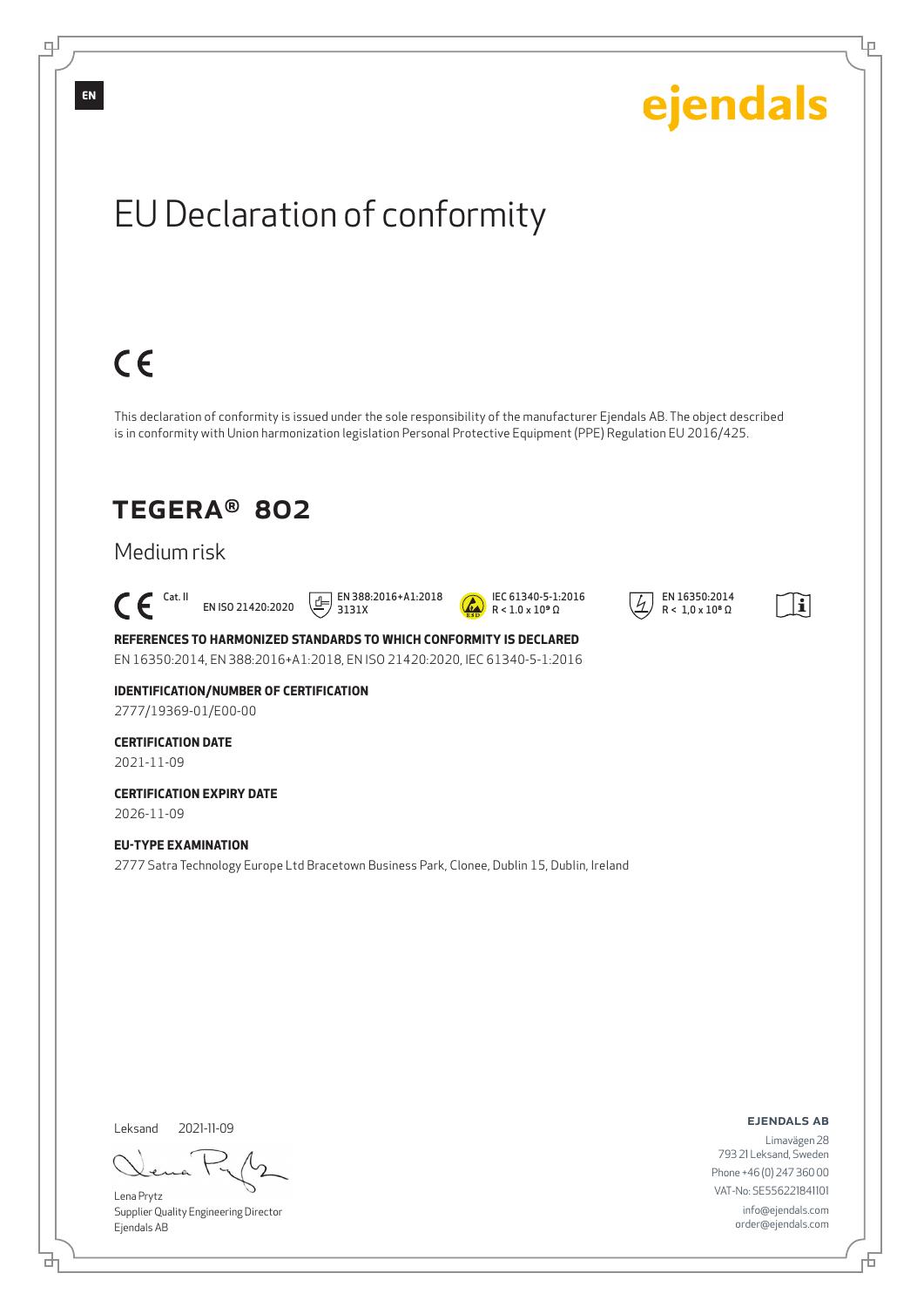

Lena Prytz Supplier Quality Engineering Director Ejendals AB

<u>다</u>

Ļμ

Limavägen 28 793 21 Leksand, Sweden Phone +46 (0) 247 360 00 VAT-No: SE556221841101 info@ejendals.com order@ejendals.com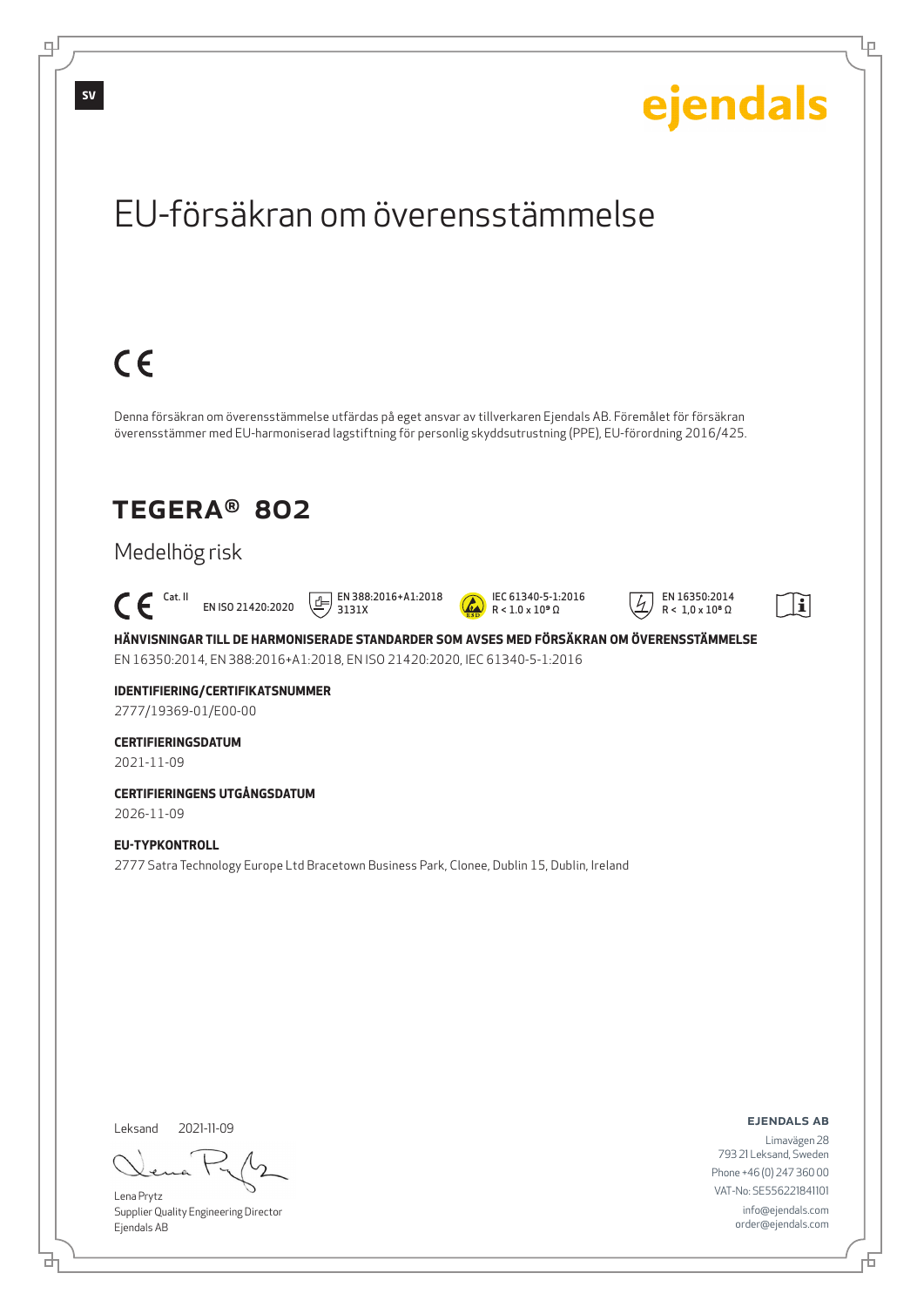

브

Đ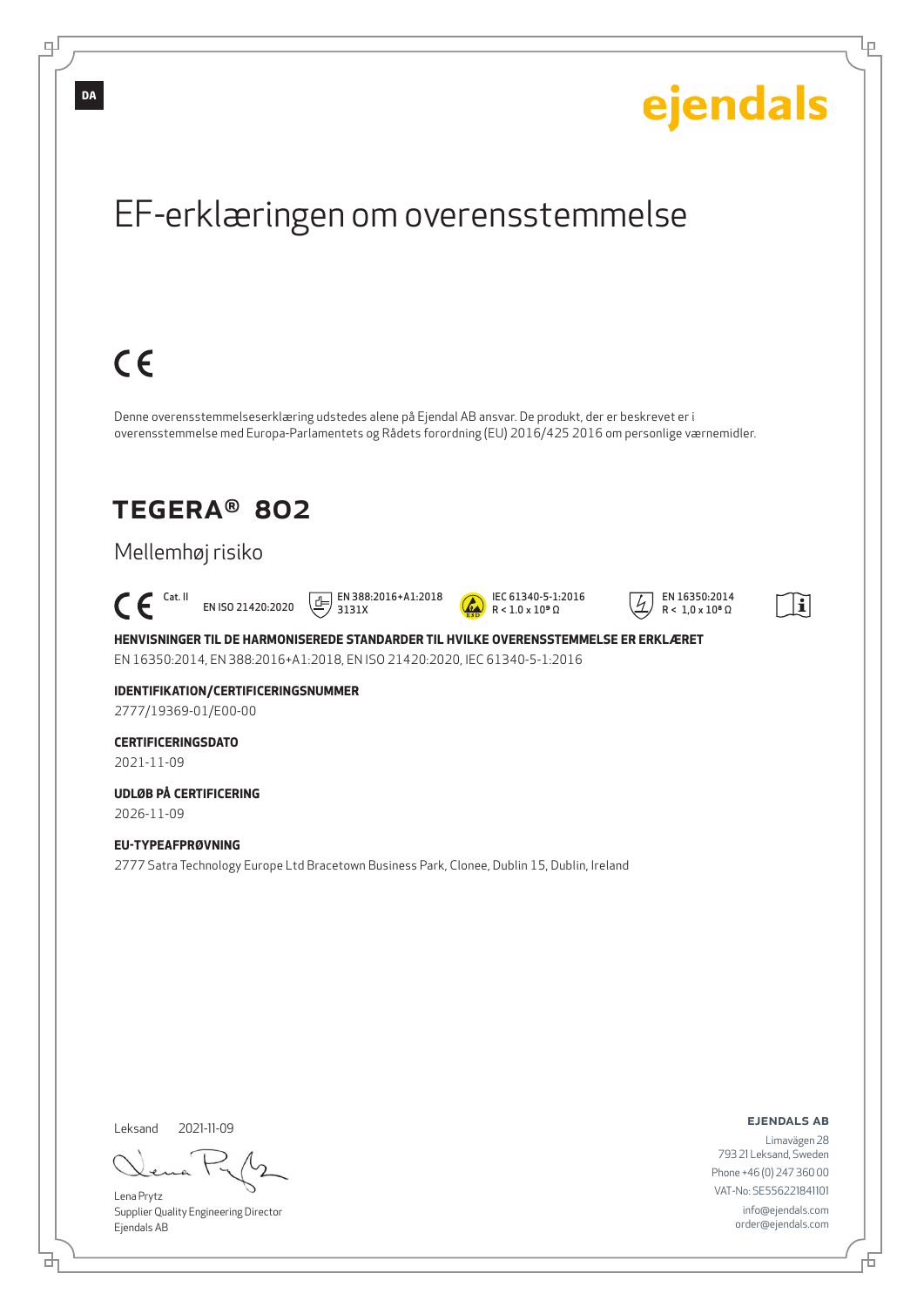

Leksand 2021-11-09

브

Lena Prytz Supplier Quality Engineering Director Ejendals AB

ejendals ab

Limavägen 28 793 21 Leksand, Sweden Phone +46 (0) 247 360 00 VAT-No: SE556221841101 info@ejendals.com order@ejendals.com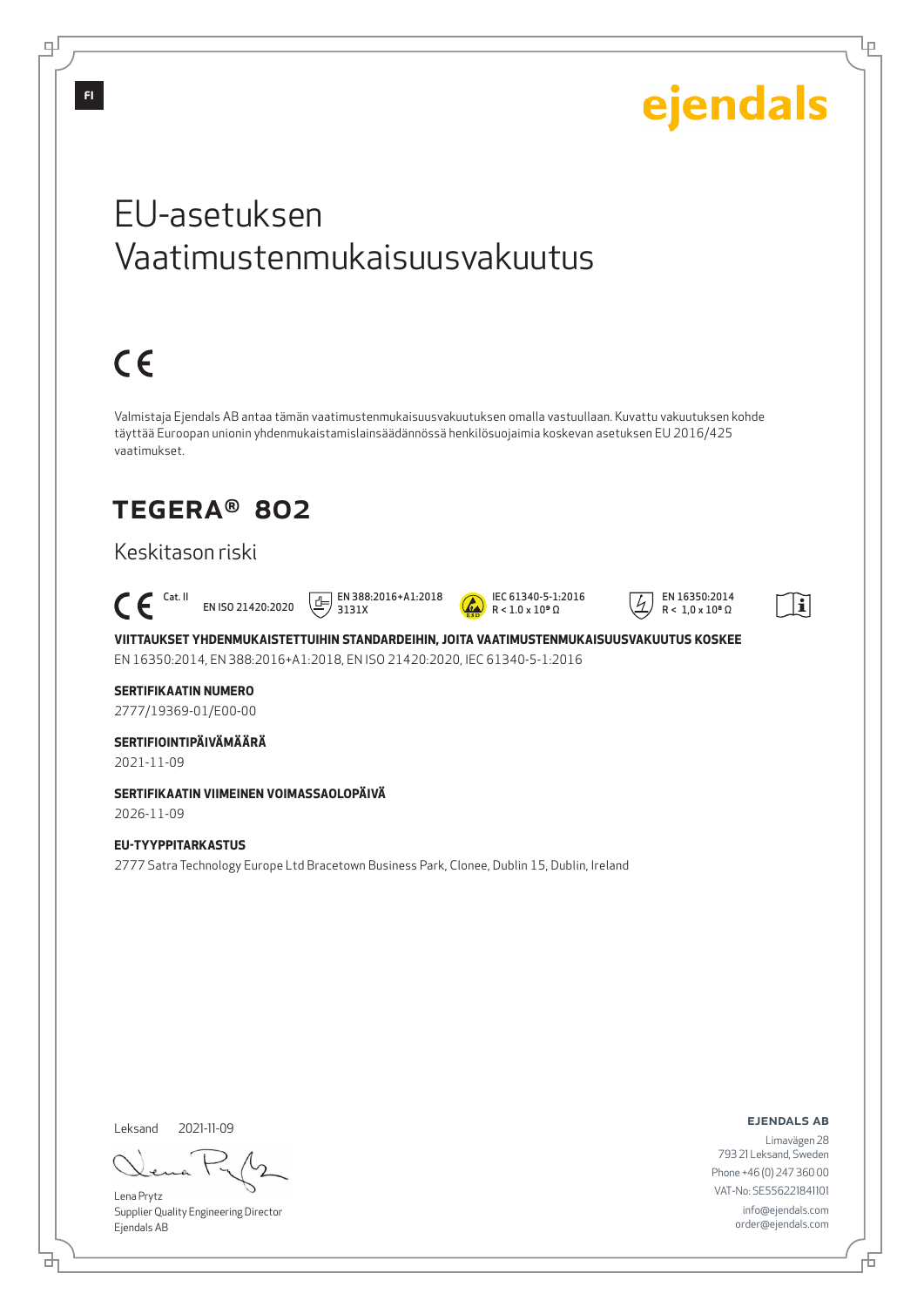# ejendals

Ļμ

## Déclaration de conformité de l'Union Européenne

# $C \in$

La présente déclaration de conformité est établie sous la seule responsabilité du fabricant, Ejendals AB. L'objet décrit est conforme à la Règlementation 2016/425 de l'Union Européenne sur l'harmonisation des législations de l'Union Européenne relatives aux équipements de protection individuelle (EPI).

### TEGERA® 802

#### Risque moyen

 $\epsilon$ EN ISO 21420:2020

 EN 388:2016+A1:2018 3131X



 EN 16350:2014  $R < 1.0 \times 10^8 \Omega$ 



**RÉFÉRENCES AUX NORMES HARMONISÉES PAR RAPPORT AUXQUELLES LA CONFORMITÉ EST DÉCLARÉE** EN 16350:2014, EN 388:2016+A1:2018, EN ISO 21420:2020, IEC 61340-5-1:2016

**IDENTIFICATION/NUMÉRO DE CERTIFICATION** 2777/19369-01/E00-00

#### **DATE DE CERTIFICATION** 2021-11-09

**DATE D'EXPIRATION DU CERTIFICAT** 2026-11-09

#### **EXAMEN UE DE TYPE**

2777 Satra Technology Europe Ltd Bracetown Business Park, Clonee, Dublin 15, Dublin, Ireland

Leksand 2021-11-09

Lena Prytz Supplier Quality Engineering Director Ejendals AB

ejendals ab

Đ

Limavägen 28 793 21 Leksand, Sweden Phone +46 (0) 247 360 00 VAT-No: SE556221841101 info@ejendals.com order@ejendals.com

டி

**FR**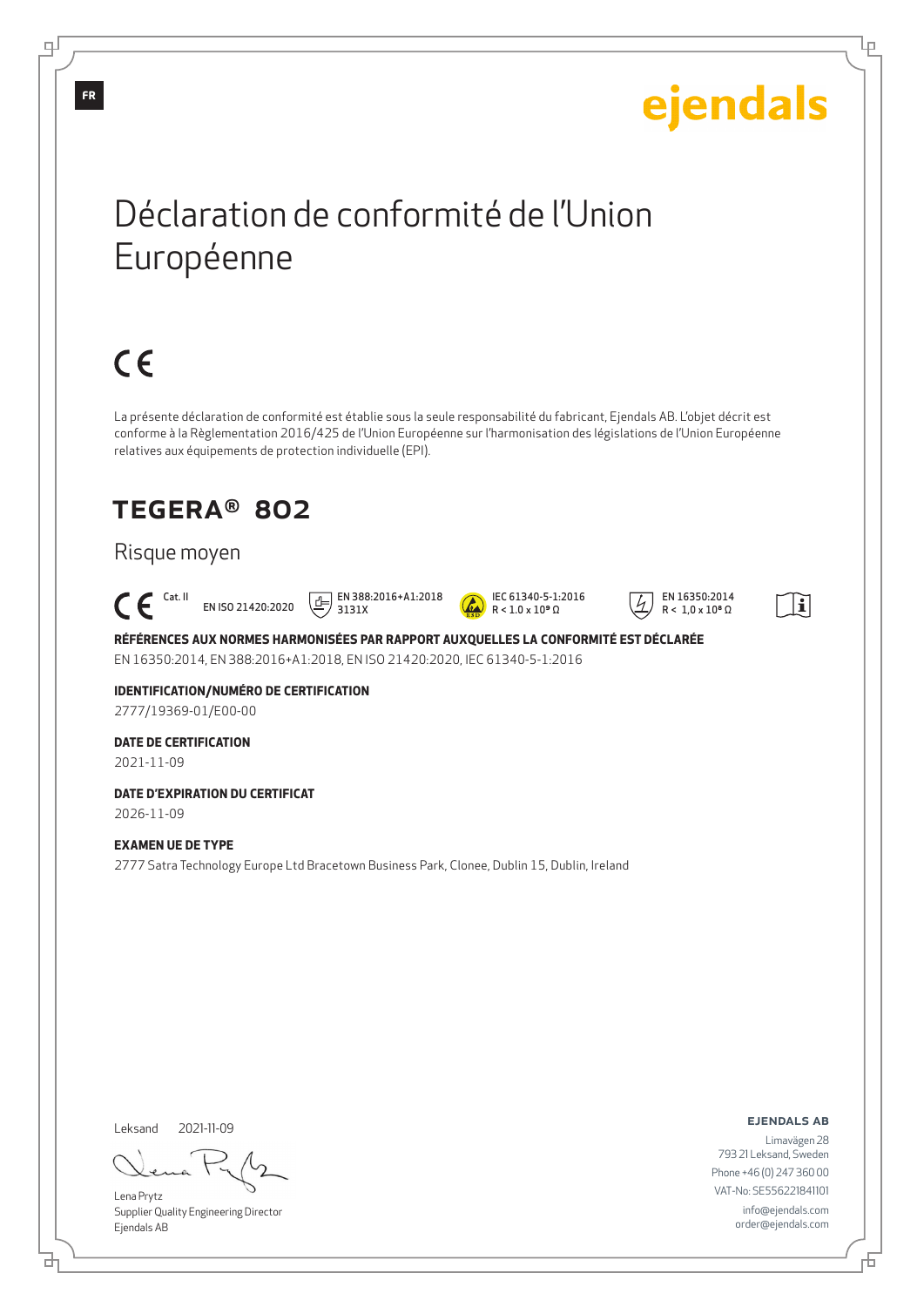

Lena Prytz Supplier Quality Engineering Director Ejendals AB

<u>다</u>

793 21 Leksand, Sweden Phone +46 (0) 247 360 00 VAT-No: SE556221841101 info@ejendals.com order@ejendals.com

舌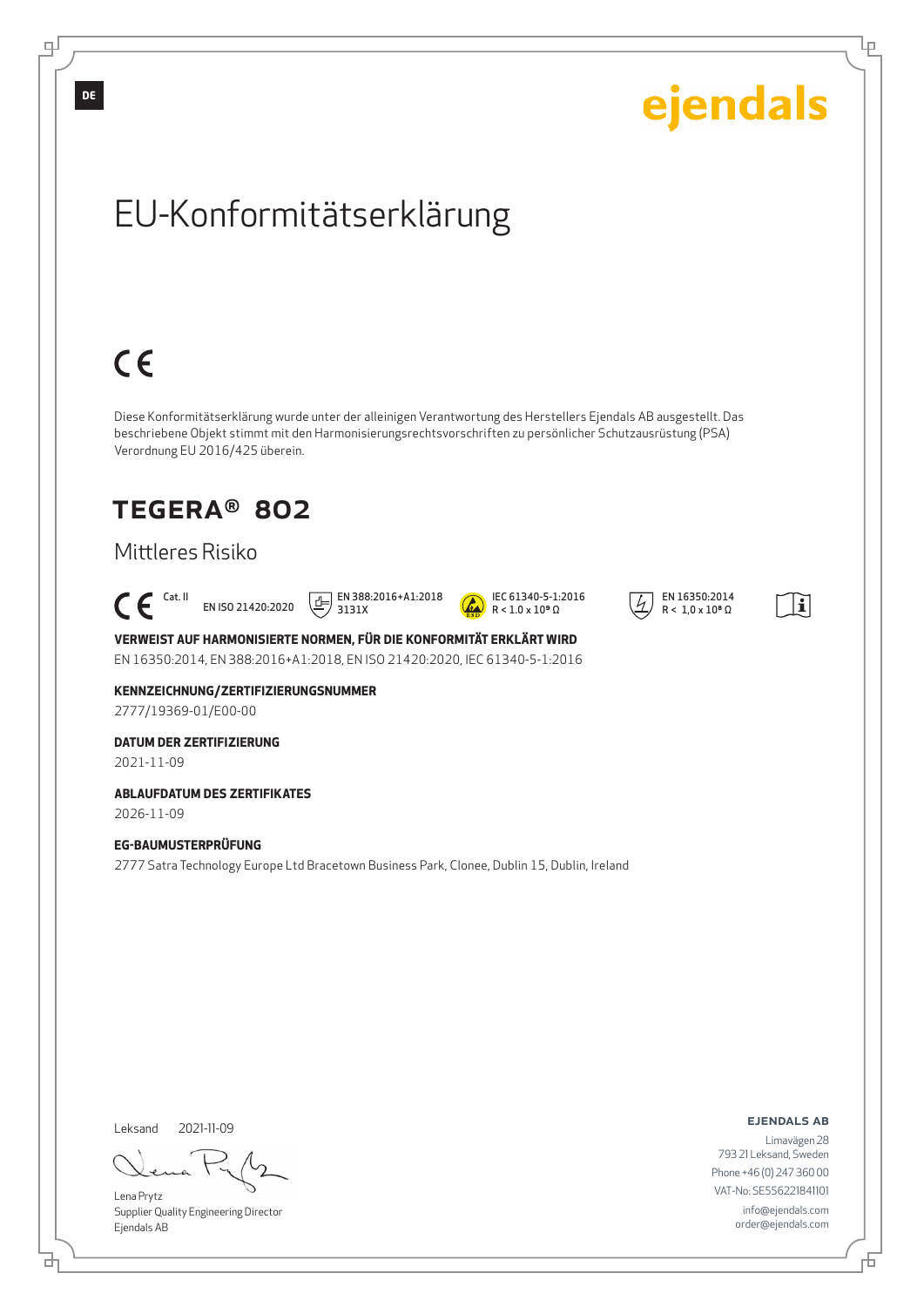ejendals

Ļμ

## EU-samsvarserklæring

## $C \in$

Denne samsvarserklæringen er gitt ut ene og alene under ansvaret til produsenten Ejendals AB. Objektet som er beskrevet, er i samsvar med EUs harmoniseringsregelverk EU-forskrift for personlig verneutstyr (PVU) EU 2016/425.

### TEGERA® 802

### Middels risiko

 $\mathsf{C}\boldsymbol{\mathsf{F}}$  Cat. II EN ISO 21420:2020

 $\boxed{1}$  EN 388:2016+A1:2018 3131X



 EN 16350:2014  $R < 1.0 \times 10^8 \Omega$ 



**REFERANSER TIL HARMONISERTE STANDARDER MED ERKLÆRT OVERENSSTEMMELSE** EN 16350:2014, EN 388:2016+A1:2018, EN ISO 21420:2020, IEC 61340-5-1:2016

**IDENTIFISERING/SERTIFISERINGSNUMMER** 2777/19369-01/E00-00

**SERTIFISERINGSDATO** 2021-11-09

**UTLØPSDATO SERTIFISERING** 2026-11-09

**UNDERSØKELSE EU-TYPE** 2777 Satra Technology Europe Ltd Bracetown Business Park, Clonee, Dublin 15, Dublin, Ireland

Leksand 2021-11-09

<u>다</u>

Lena Prytz Supplier Quality Engineering Director Ejendals AB

ejendals ab

Limavägen 28 793 21 Leksand, Sweden Phone +46 (0) 247 360 00 VAT-No: SE556221841101 info@ejendals.com order@ejendals.com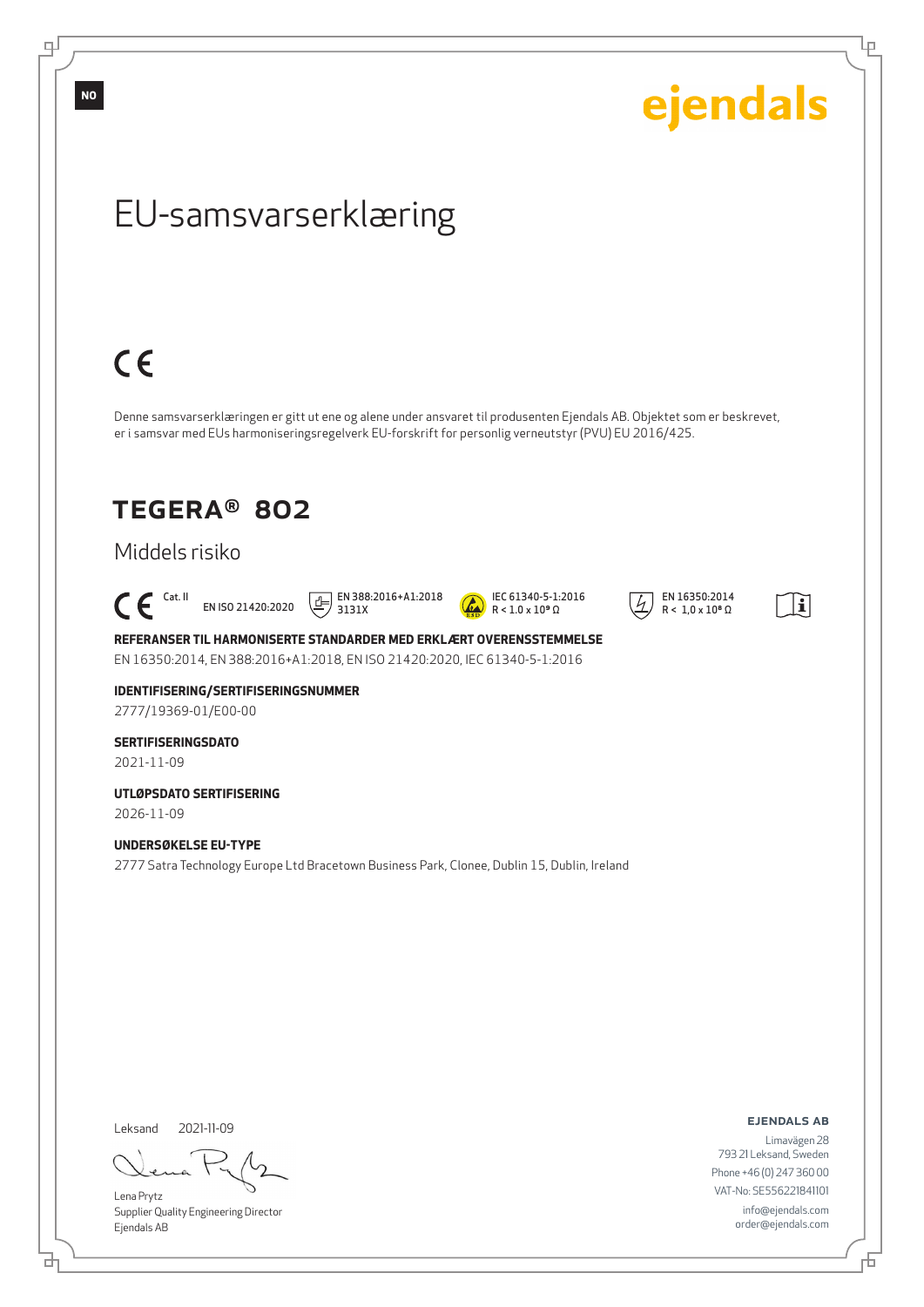

舌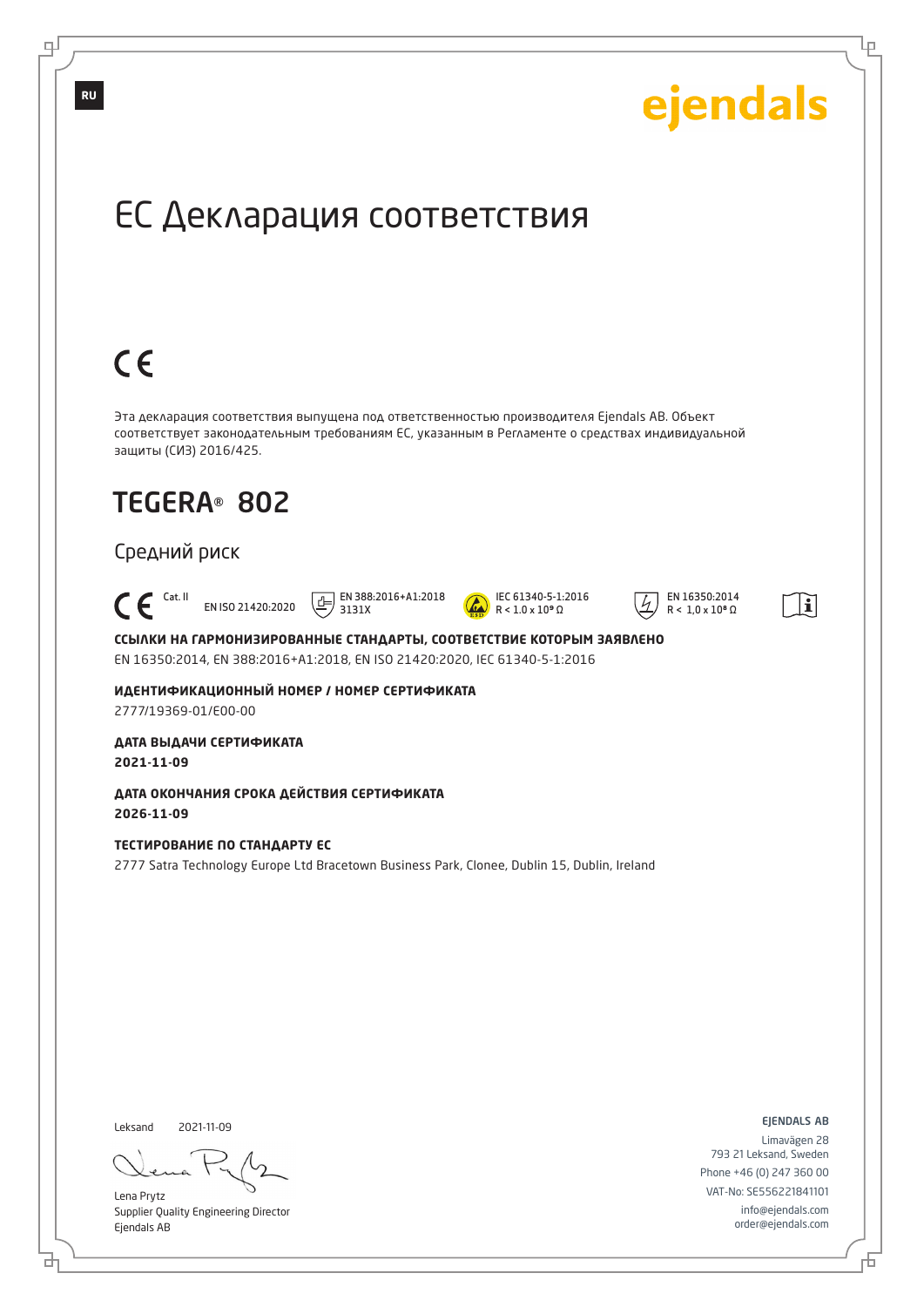

Supplier Quality Engineering Director Ejendals AB

<u>다</u>

டி

Đ

Ļμ

order@ejendals.com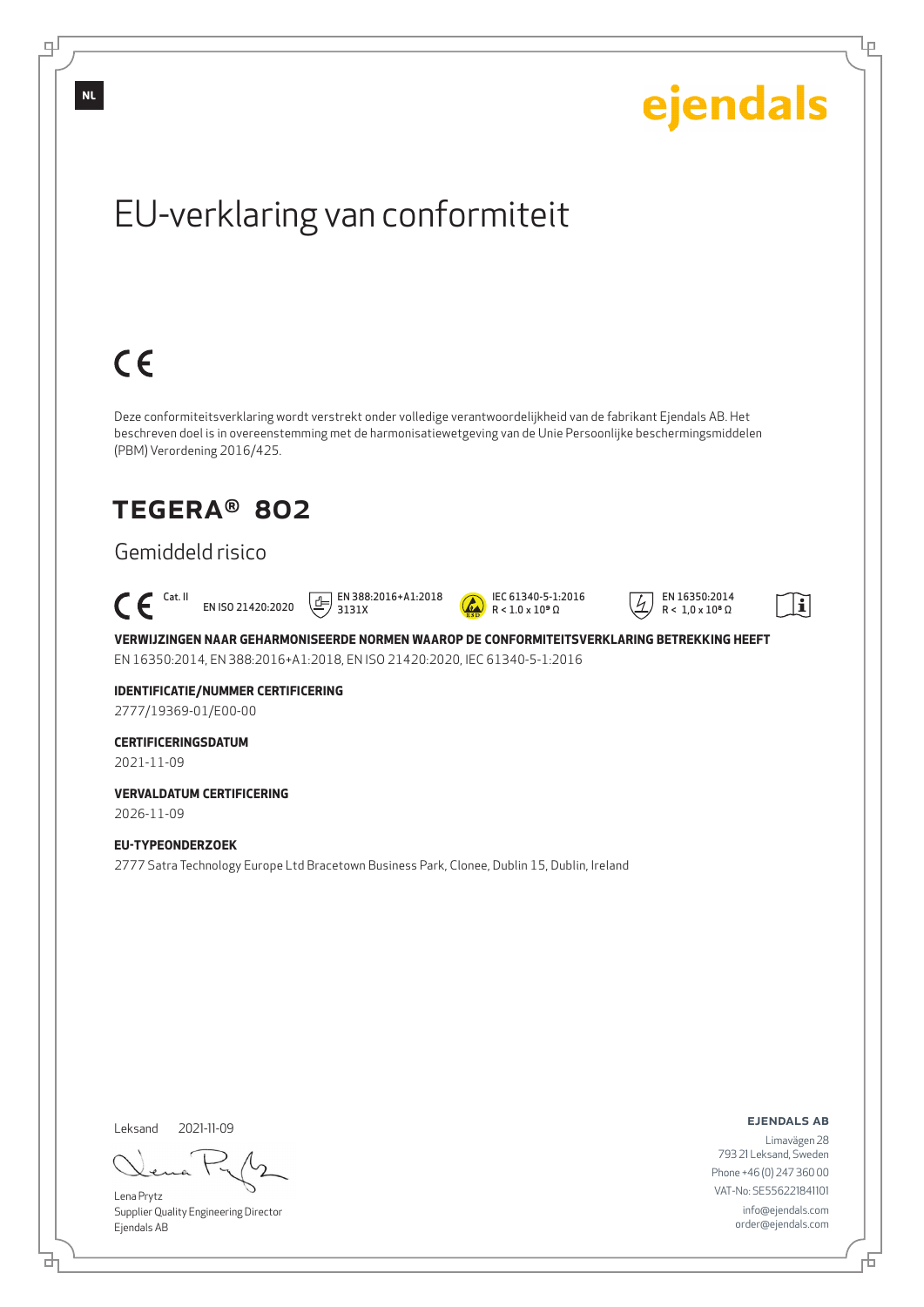

Lena Prytz Supplier Quality Engineering Director Ejendals AB

<u>다</u>

Limavägen 28 793 21 Leksand, Sweden Phone +46 (0) 247 360 00 VAT-No: SE556221841101 info@ejendals.com order@ejendals.com

舌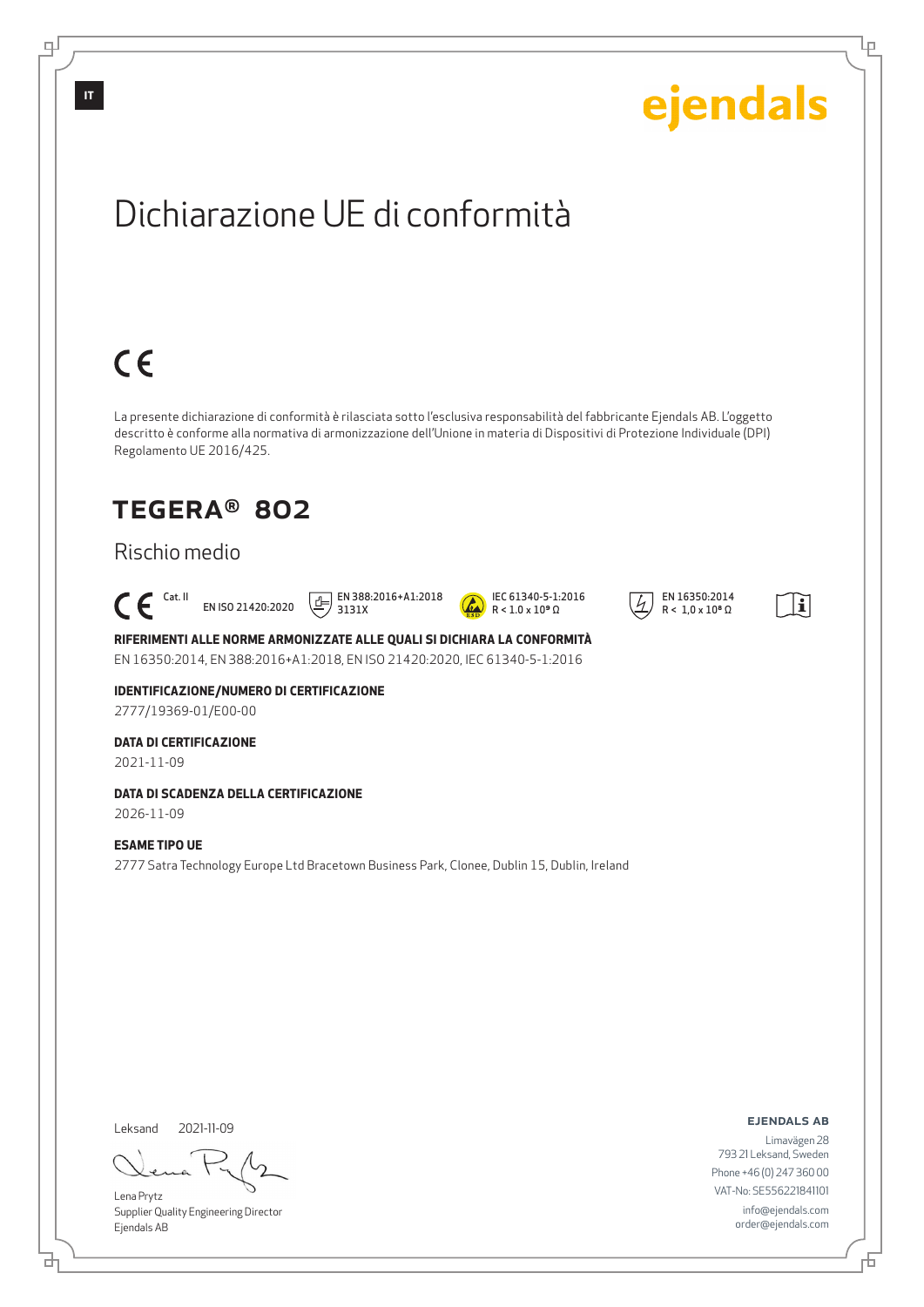

Leksand

브

டி

Lena Prytz

2021-11-09

Supplier Quality Engineering Director Ejendals AB

ejendals ab

Ļμ

Limavägen 28 793 21 Leksand, Sweden Phone +46 (0) 247 360 00 VAT-No: SE556221841101 info@ejendals.com order@ejendals.com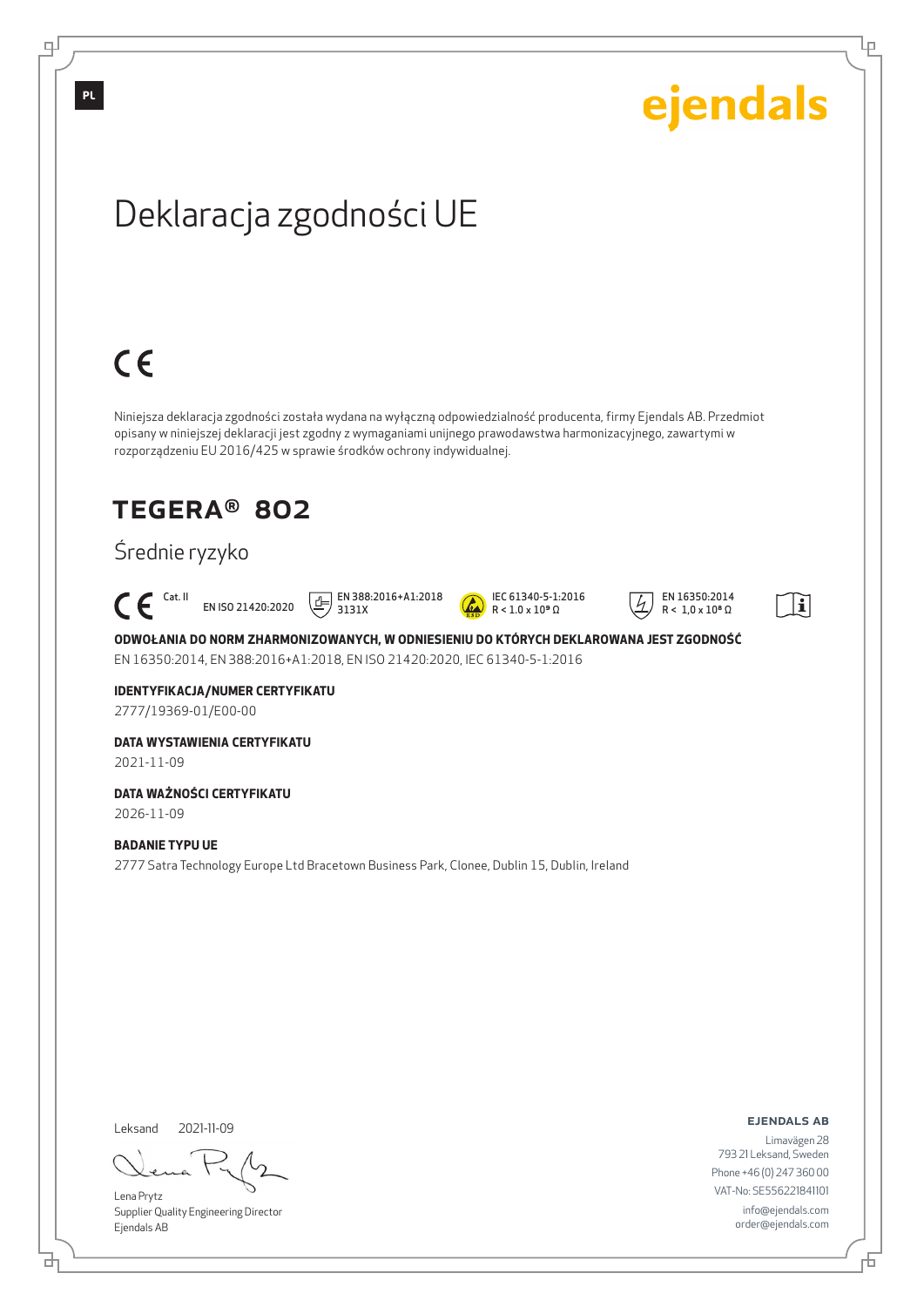

Leksand 2021-11-09

<u>다</u>

Lena Prytz Supplier Quality Engineering Director Ejendals AB

ejendals ab

Limavägen 28 793 21 Leksand, Sweden Phone +46 (0) 247 360 00 VAT-No: SE556221841101 info@ejendals.com order@ejendals.com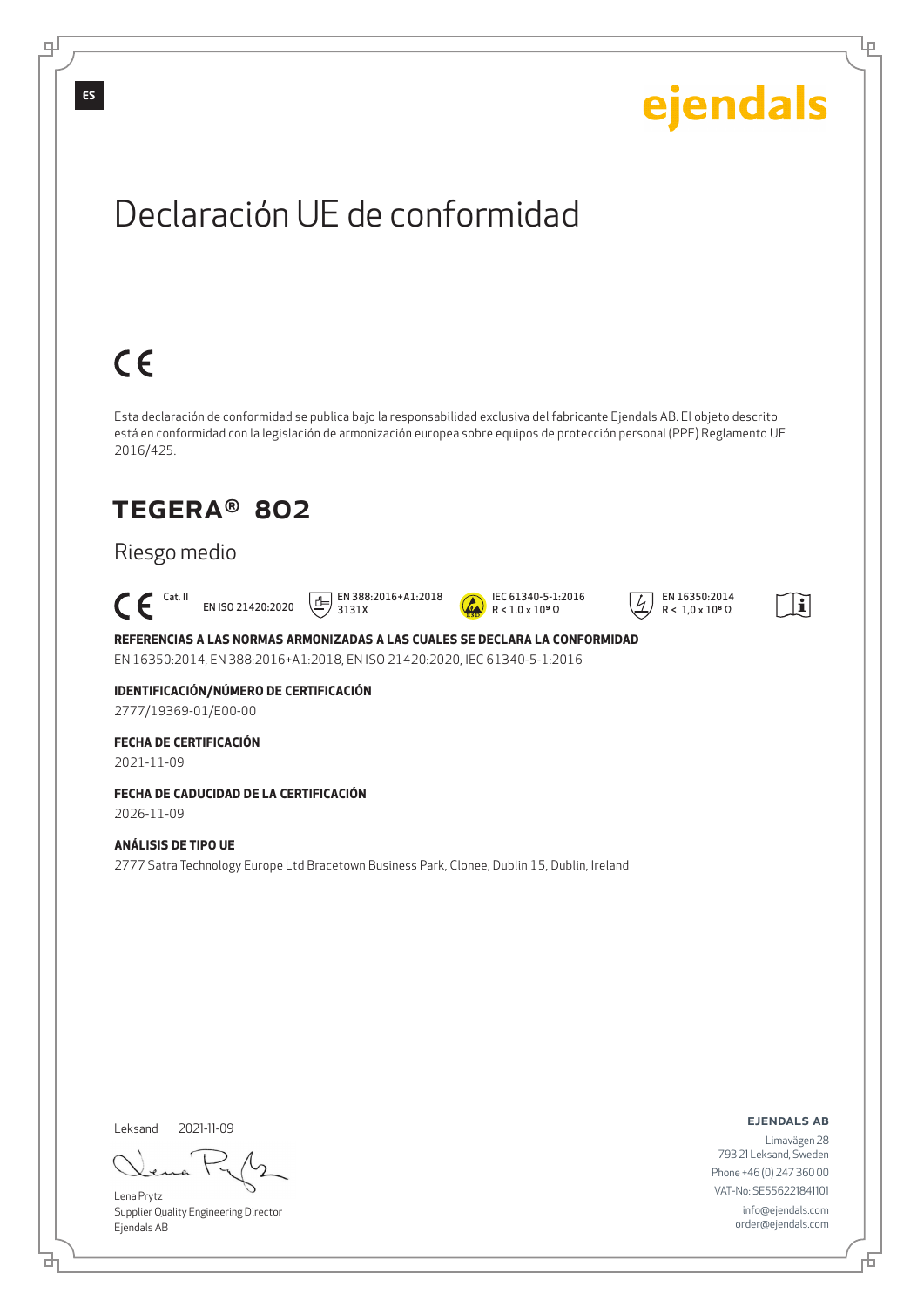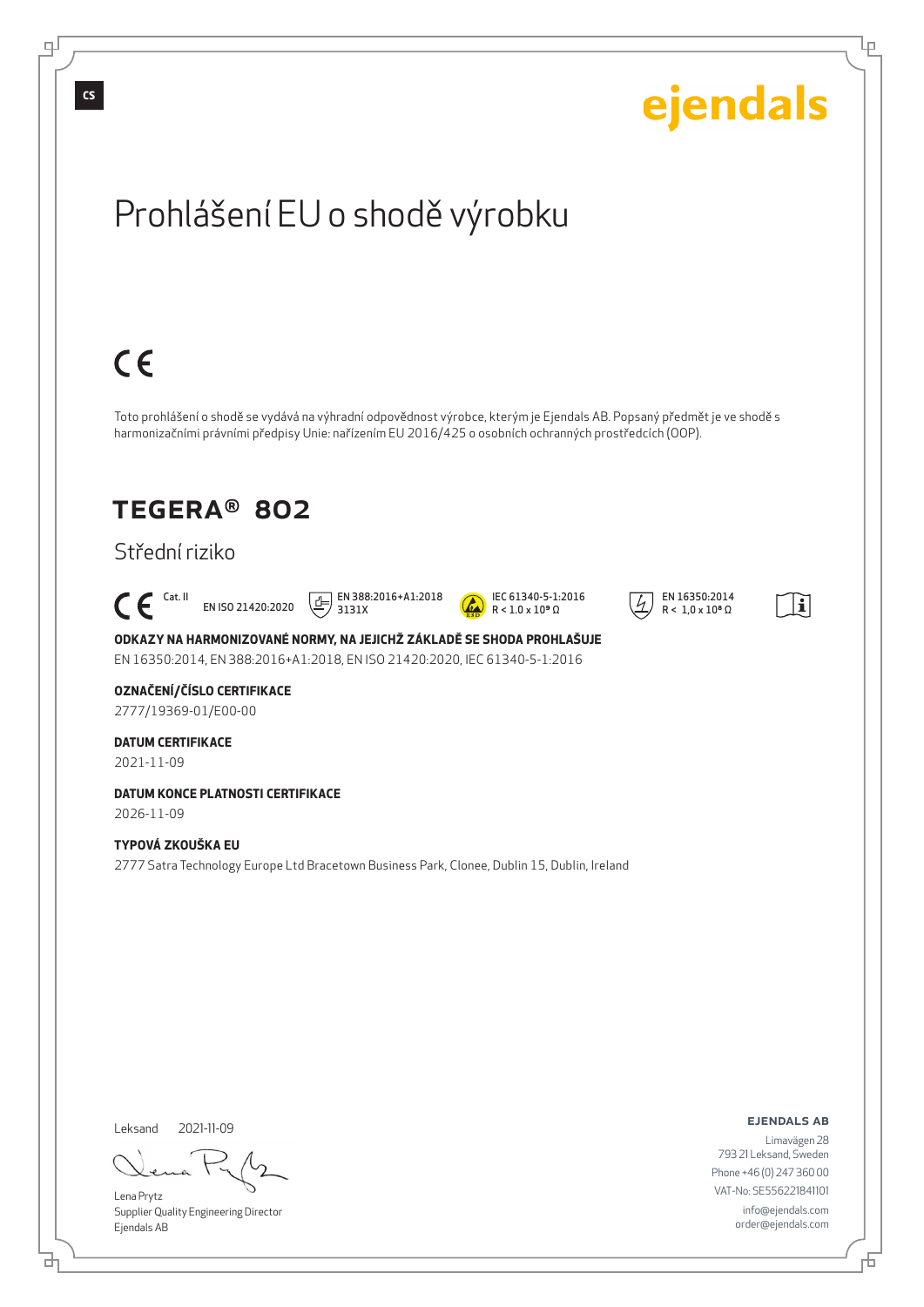

Supplier Quality Engineering Director Ejendals AB

브

டி

Ļμ

info@ejendals.com order@ejendals.com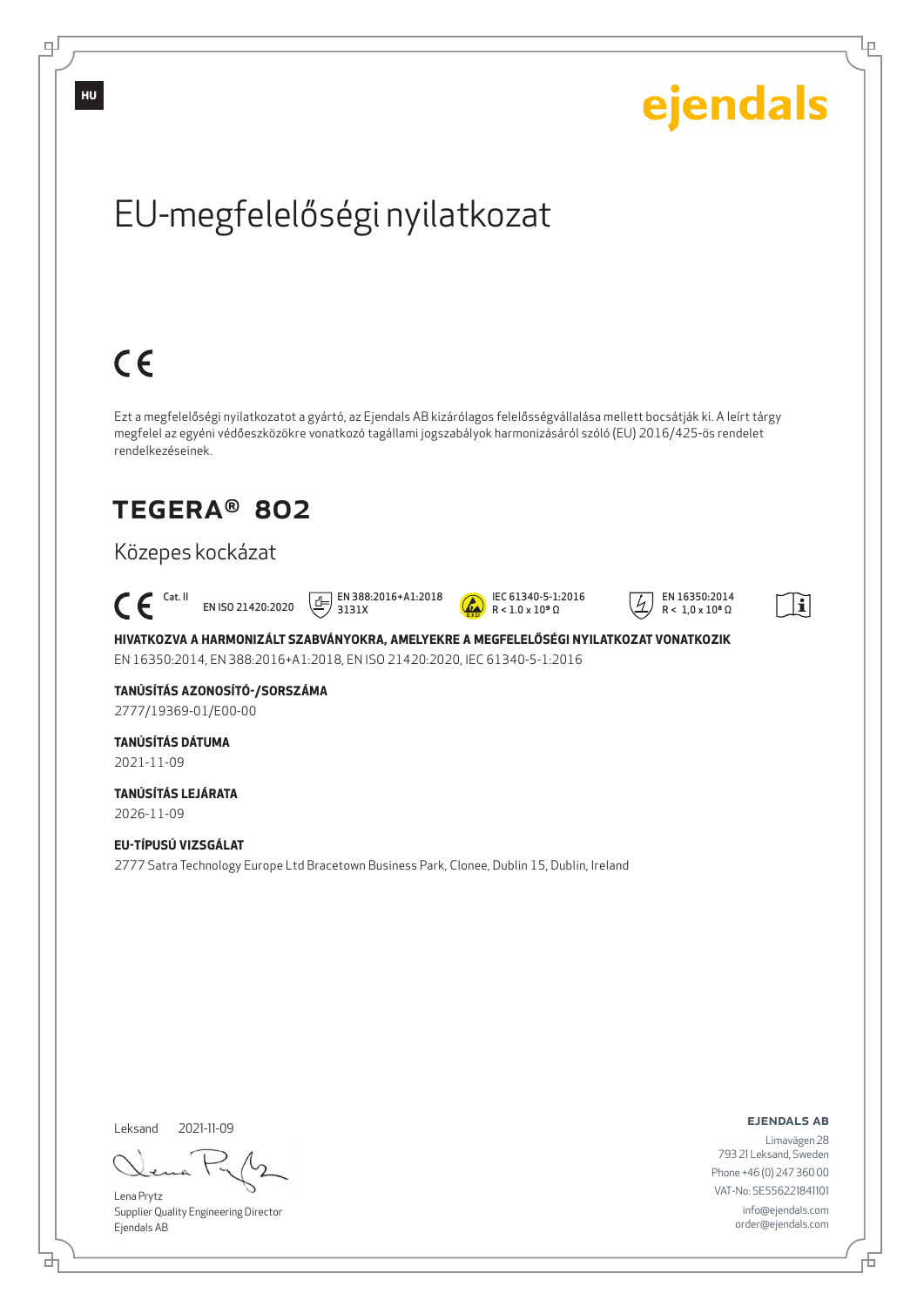

<u>다</u>

цſ

舌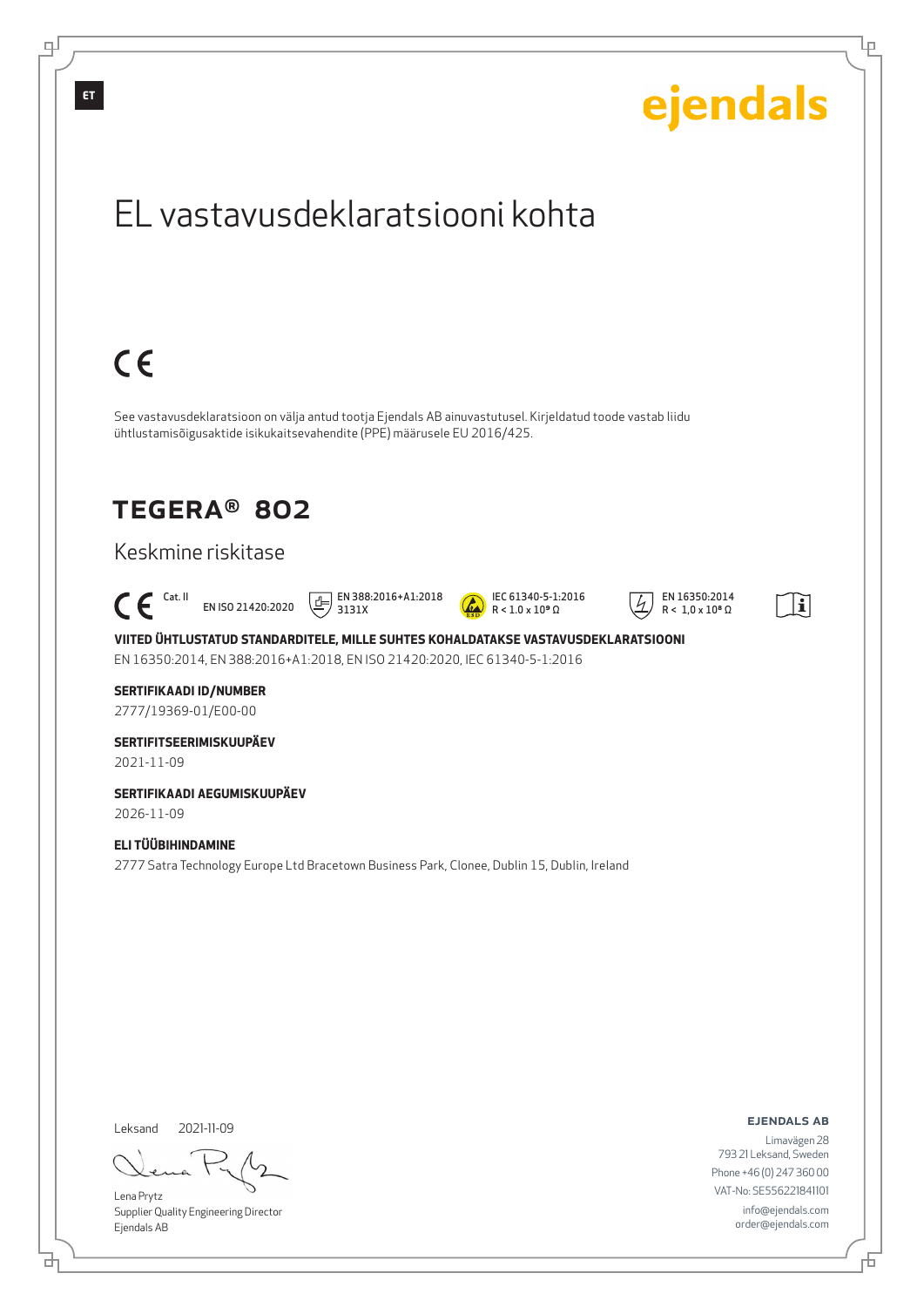

<u>다</u>

டி

 $\overline{+}$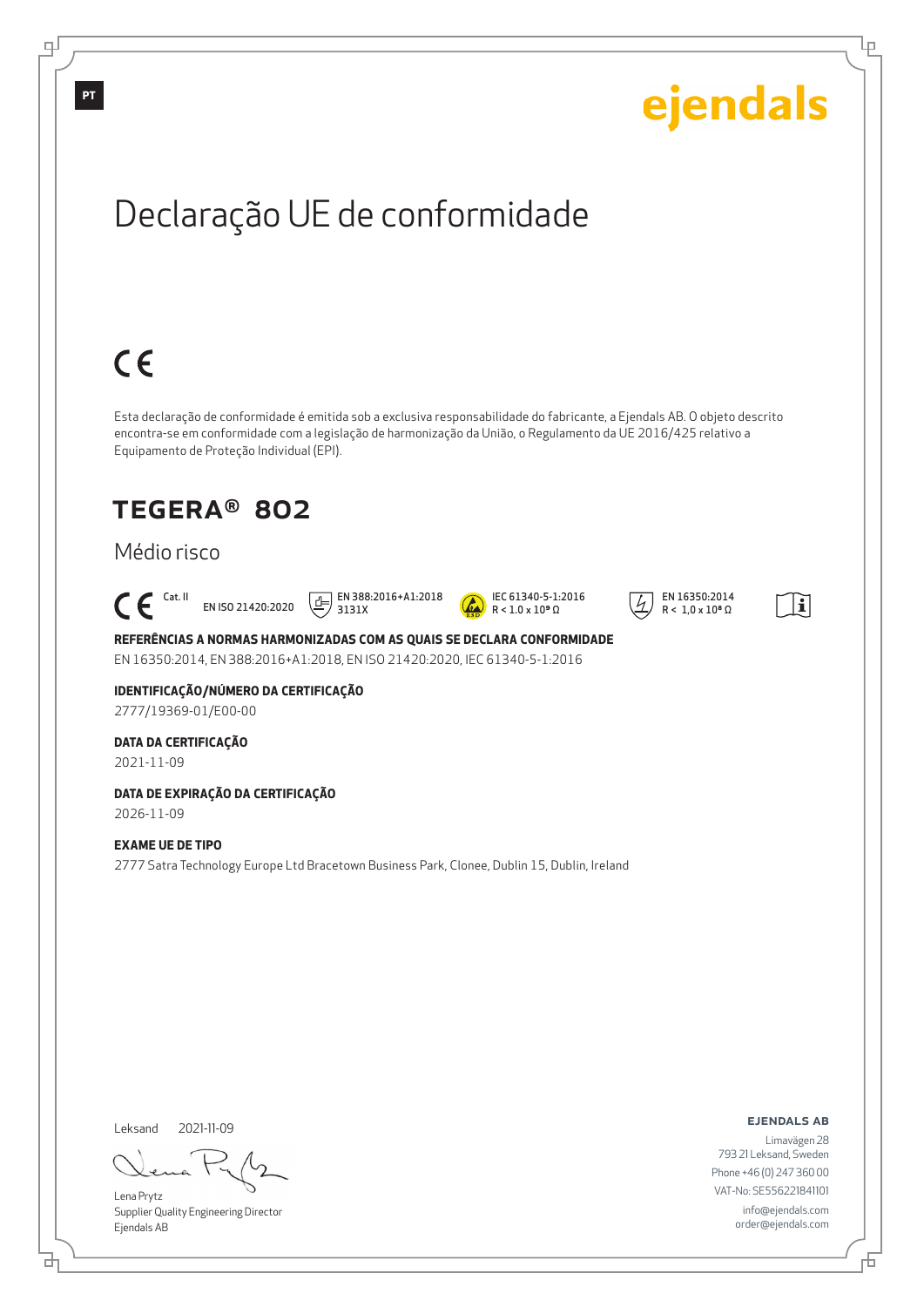

Lena Prytz

டி

Supplier Quality Engineering Director Ejendals AB

브

Phone +46 (0) 247 360 00 VAT-No: SE556221841101 info@ejendals.com order@ejendals.com

Đ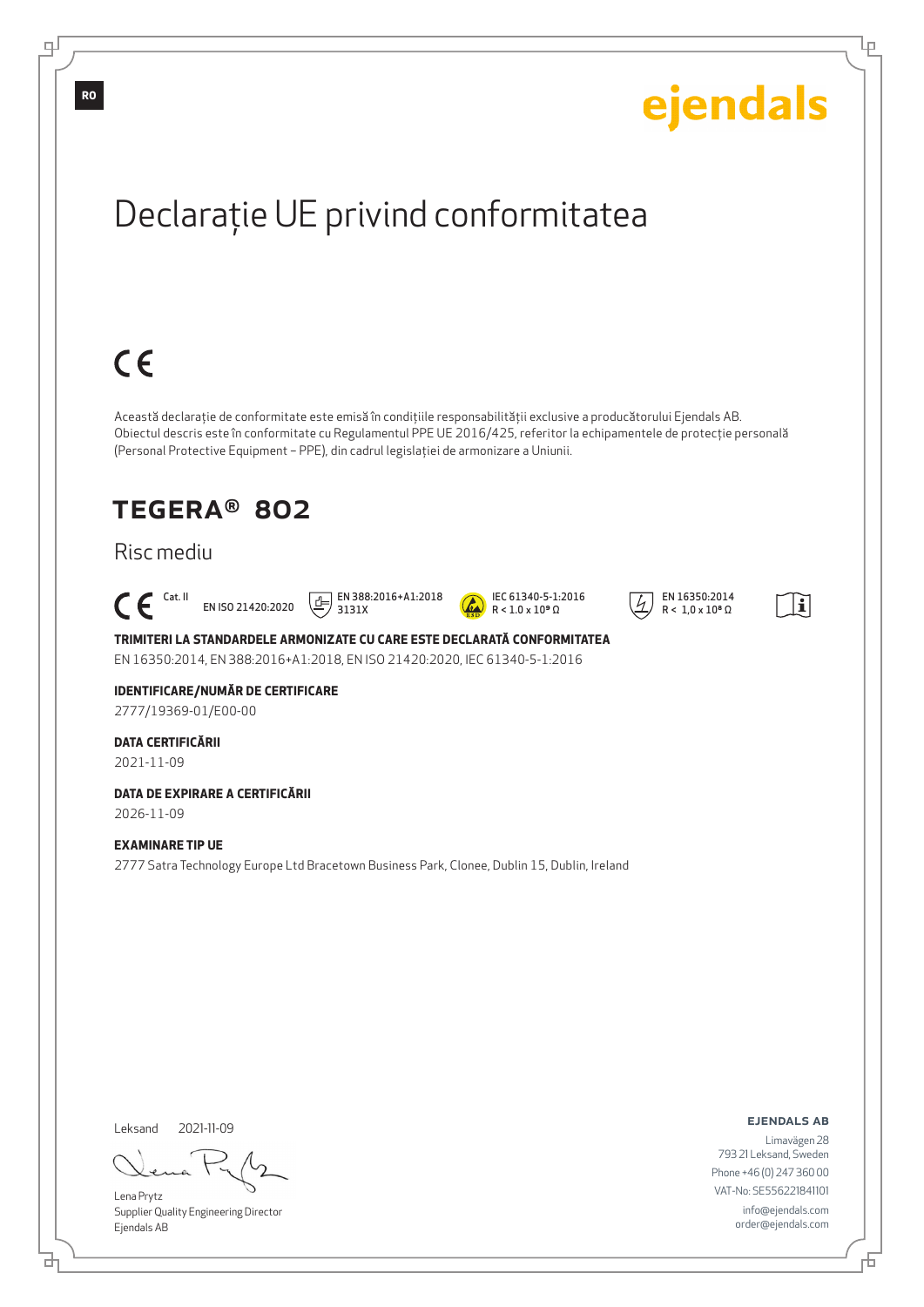

Lena Prytz Supplier Quality Engineering Director Ejendals AB

đ

793 21 Leksand, Sweden Phone +46 (0) 247 360 00 VAT-No: SE556221841101 info@ejendals.com order@ejendals.com

舌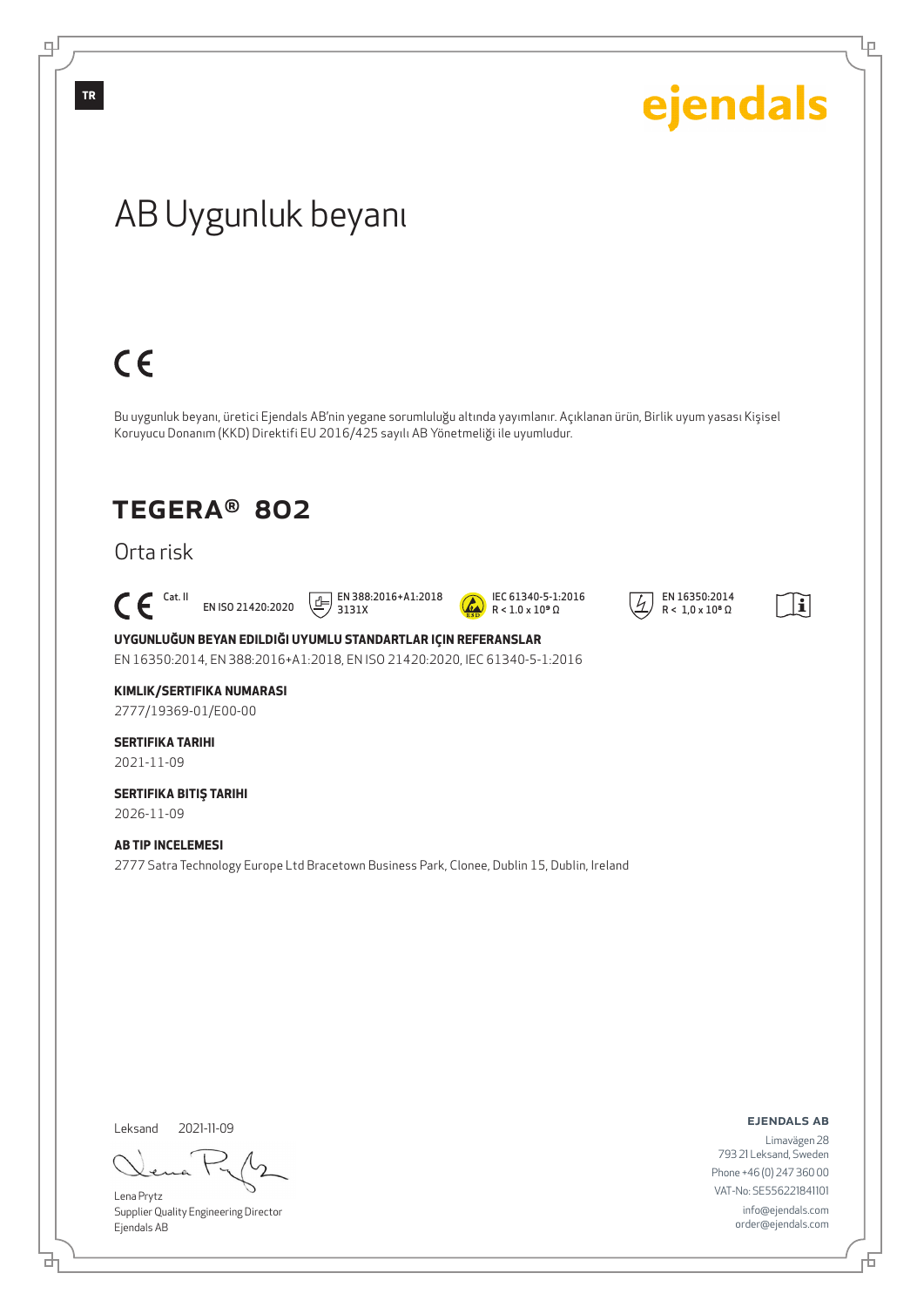

Leksand 2021-11-09

<u>다</u>

Lena Prytz Supplier Quality Engineering Director Ejendals AB

ejendals ab

Limavägen 28 793 21 Leksand, Sweden Phone +46 (0) 247 360 00 VAT-No: SE556221841101 info@ejendals.com order@ejendals.com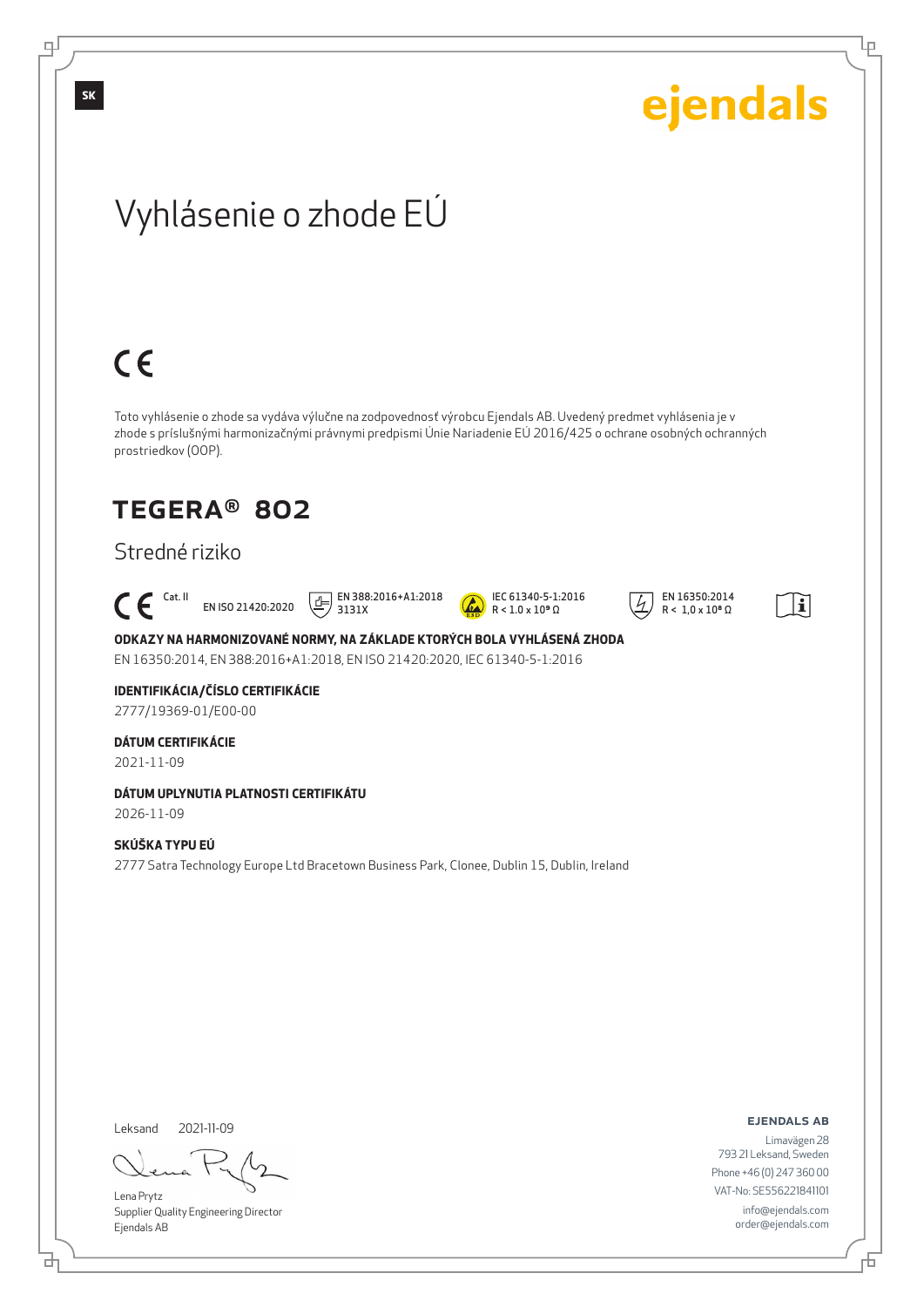

<u>다</u>

Đ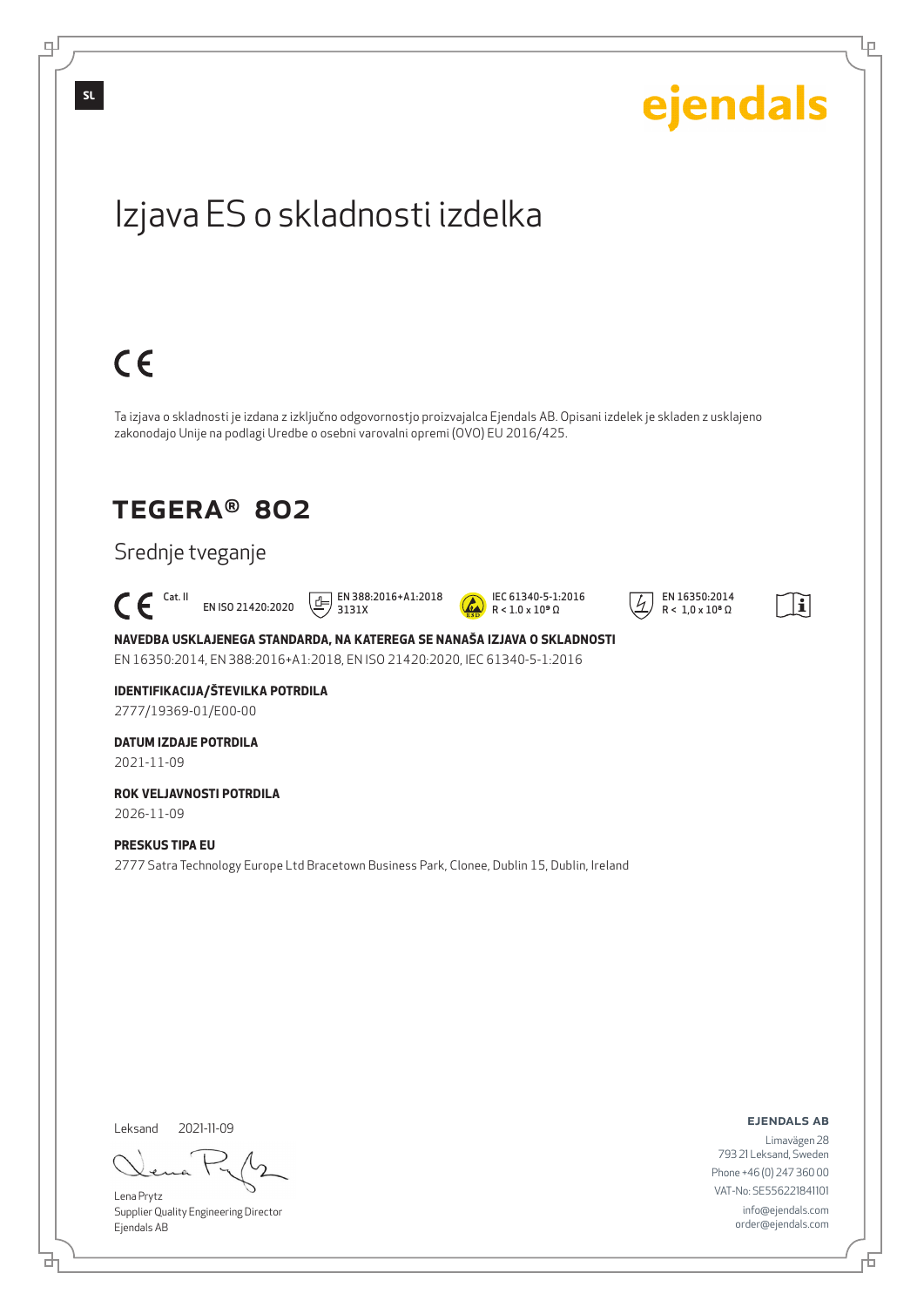$\mathbb{H}$ 

| ejendals                                                                                                                                                                                                                                                                                                                                                                  |
|---------------------------------------------------------------------------------------------------------------------------------------------------------------------------------------------------------------------------------------------------------------------------------------------------------------------------------------------------------------------------|
| ES atitikties deklaracija                                                                                                                                                                                                                                                                                                                                                 |
| $C \in$                                                                                                                                                                                                                                                                                                                                                                   |
| Ši atitikties deklaracija pateikiama tik gamintojo "Ejendals AB" atsakomybe. Nurodytas objektas atitinka Sąjungos<br>derinamųjų teisės aktų asmeninių apsaugos priemonių reglamentą ES 2016/425.                                                                                                                                                                          |
| <b>TEGERA® 802</b><br>Vidutinė rizika                                                                                                                                                                                                                                                                                                                                     |
| EN 388:2016+A1:2018<br>3131X<br>$\mathsf{C}\,\mathsf{E}$ <sup>Cat. II</sup> EN ISO 21420:2020<br>IEC 61340-5-1:2016<br>EN 16350:2014<br>녝<br>i<br>$R < 1.0 \times 10^8 \Omega$<br>$R < 1.0 \times 10^9 \Omega$<br>NUORODOS Į SUDERINTUS STANDARTUS, KURIAIS REMIANTIS DEKLARUOJAMA ATITIKTIS<br>EN 16350:2014, EN 388:2016+A1:2018, EN ISO 21420:2020, IEC 61340-5-1:2016 |
| <b>IDENTIFIKAVIMAS / SERTIFIKAVIMO NUMERIS</b><br>2777/19369-01/E00-00                                                                                                                                                                                                                                                                                                    |
| <b>SERTIFIKAVIMO DATA</b><br>2021-11-09                                                                                                                                                                                                                                                                                                                                   |
| SERTIFIKATO GALIOJIMO PABAIGOS DATA<br>2026-11-09                                                                                                                                                                                                                                                                                                                         |
| <b>ES TIPO PATIKRINIMAS</b><br>2777 Satra Technology Europe Ltd Bracetown Business Park, Clonee, Dublin 15, Dublin, Ireland                                                                                                                                                                                                                                               |

Leksand 2021-11-09

ካ

L

Lena Prytz Supplier Quality Engineering Director Ejendals AB

ejendals ab

舌

Ίe

Limavägen 28 793 21 Leksand, Sweden Phone +46 (0) 247 360 00 VAT-No: SE556221841101 info@ejendals.com order@ejendals.com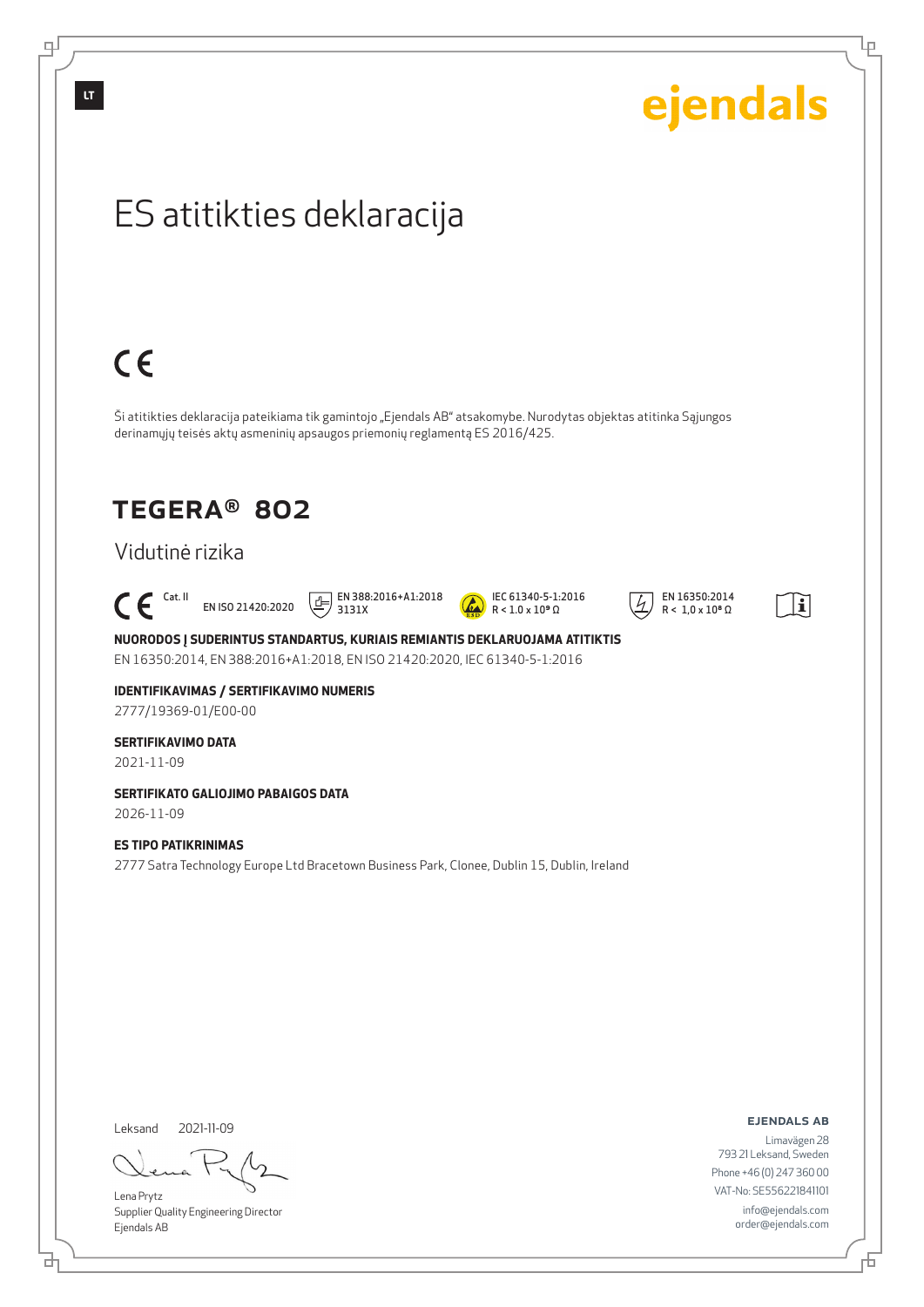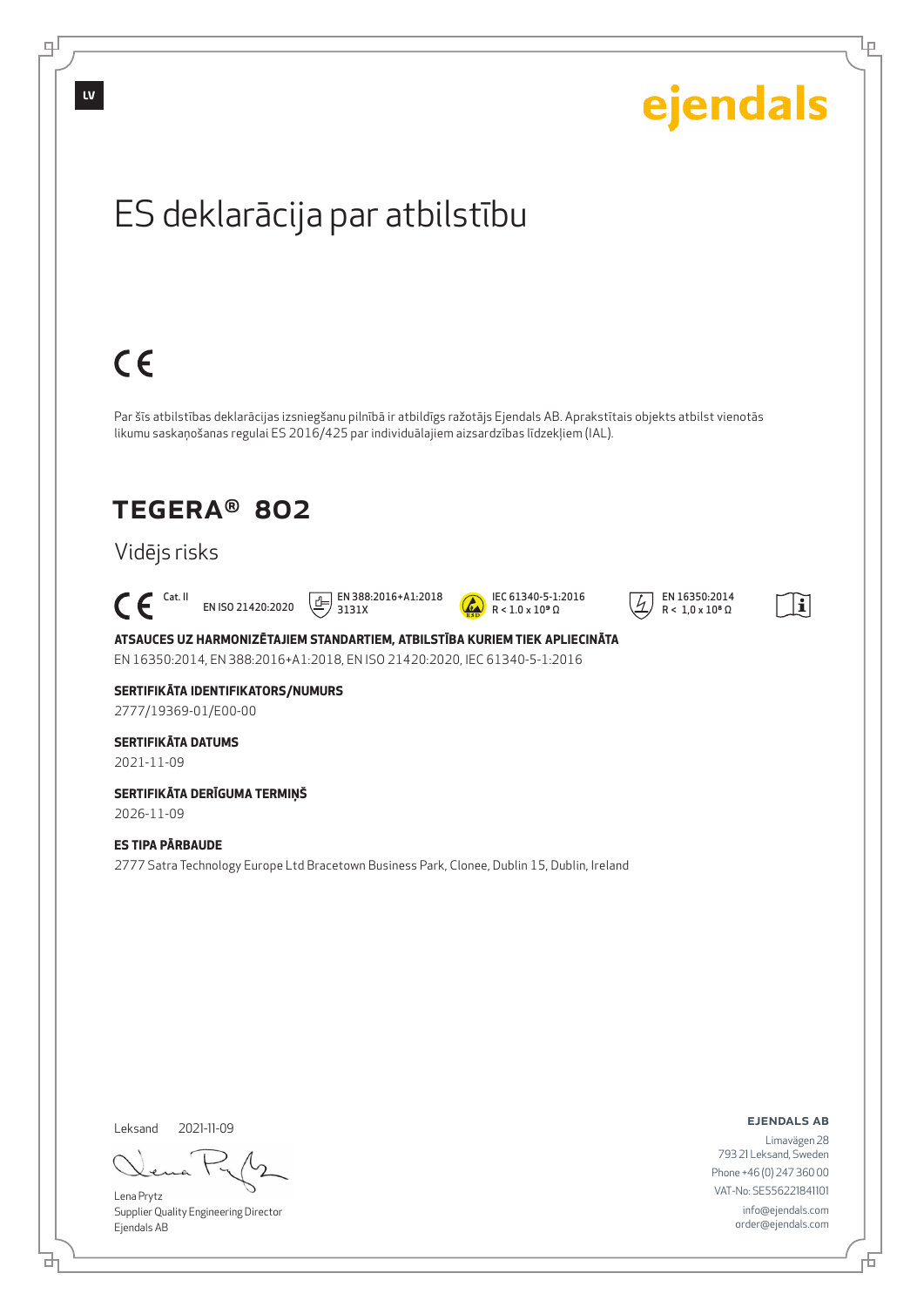

Lena Prytz Supplier Quality Engineering Director Ejendals AB

브

டி

info@ejendals.com order@ejendals.com

Đ